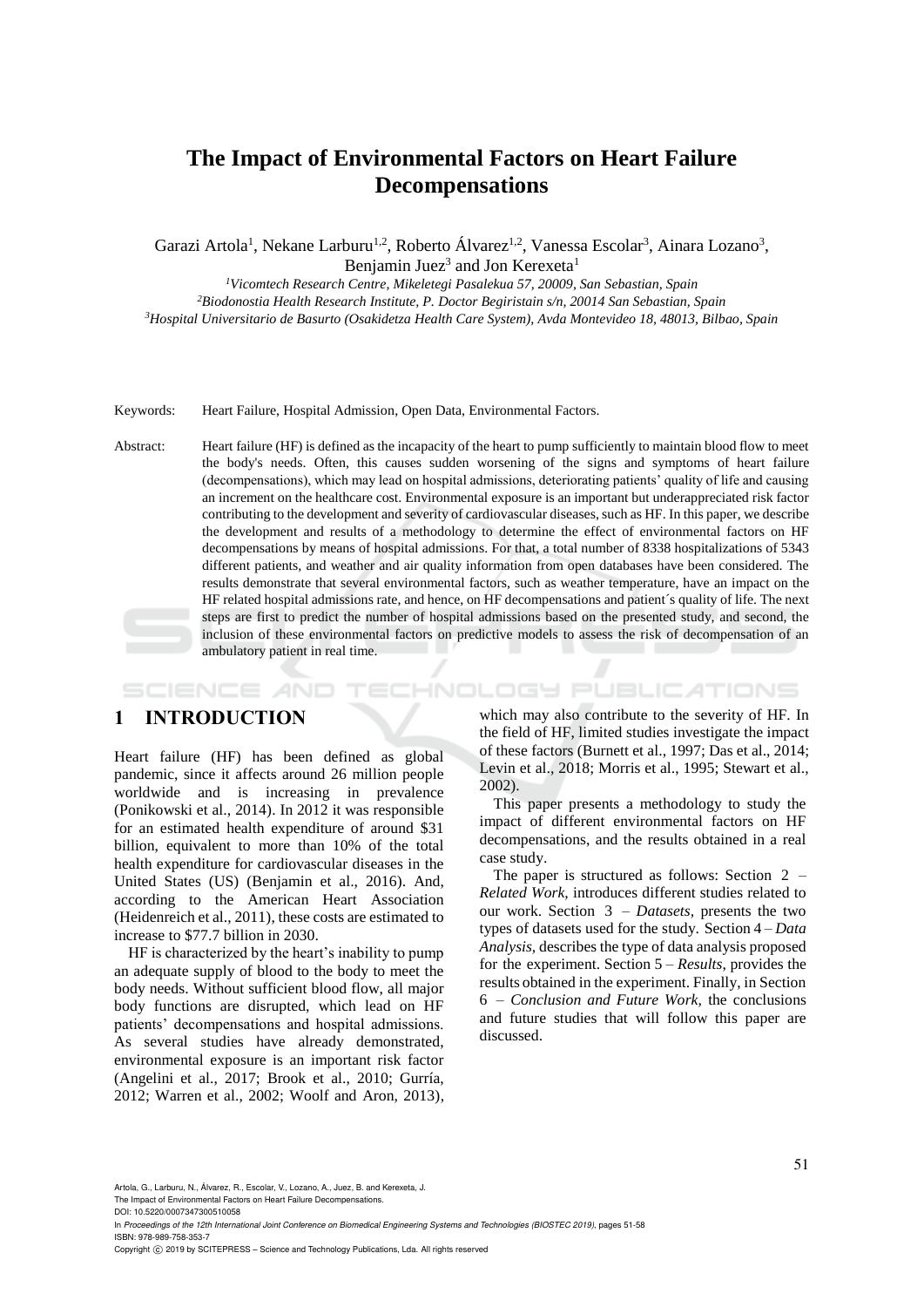## **2 RELATED WORK**

As mentioned before, several investigations about the impact of environmental factors in public health are already published. A relevant example is the American Heart Association scientific statement on "Air Pollution and Cardiovascular Disease" which concluded that exposure to particulate matter (PM) air pollution contributes to cardiovascular morbidity and mortality (Brook et al., 2004). This study was updated later giving new evidence of the impact of PM exposure with cardiovascular diseases (Brook et al., 2010). Moreover in D'Amato´s study (D'Amato et al., 2010), urban air pollution and climate change were demonstrated to be environmental risk factors of respiratory diseases. A similar research indicates that air pollution is a major preventable cause of increased incidence and exacerbation of respiratory diseases (Laumbach and Kipen, 2012).

Nevertheless, as said before, fewer studies in the field of HF have been carried out, of which some most relevant are analysed in the following lines. In 1995, an article published in the American Journal of Public Health investigated the association between hospital admissions for congestive HF and air pollutants, where ambient carbon monoxide levels were positively associated with the admissions (Morris et al., 1995). Two years later, another Canadian study examined the role that ambient air pollution plays in exacerbating cardiac disease (Burnett et al., 1997). They found a positive association between daily admissions fluctuations of congestive elderly HF patients and variations in ambient concentrations of carbon monoxide, nitrogen dioxide, sulfur dioxide, ozone, and the coefficient of haze.

Additionally, other investigations about the effect of meteorology in HF health status have been carried out. In 2014, the International Journal of Cardiology published a text where the relationships between meteorological events and acute HF was globally explored (Das et al., 2014). The results showed that meteorological fluctuations appear most relevant in the 3 days prior to the HF hospitalization with temperature, demonstrating a relationship with HF. In contrast, some authors demonstrated that the number of hospitalizations for HF increases during winter (Levin et al., 2018). Others concluded that there is a substantial seasonal variation in HF hospitalizations and deaths (Stewart et al., 2002).

However, to the best of our knowledge, there is still further research to be done in order to better determine the impact of a set of several environmental factors on HF decompensations, being the field where our work is focused on.

### **3 DATASETS**

This study makes use of two different sets of data: one related to the number of hospital admissions, and the other one related to the environmental factors to determine whether they have an impact on HF related decompensations.

#### **3.1 Hospital Admissions**

The way to study HF decompensations is by means of hospital admissions. Therefore, the first dataset compiles the daily hospitalizations related to HF in the public hospital OSI Bilbao-Basurto (Osakidetza), located in the Basque Country (Spain). The hospital has been gathering this information since 1994, but only after 2010 this information started to be recorded in Electronic Health Records. Due to the adaptation to this new electronic system, the next two years the information was not usable. Therefore, the usable admissions dataset is from January of 2012 to August of 2017.

The dataset consists of two attributes: (i) date of admission for each patient, and (ii) date of discharge of the patient. Nevertheless, only the first attribute was used, being the date of discharge irrelevant for this study. A total number of 8338 hospitalizations of 5343 different patients are available in this dataset, with a mean of 4.02 admissions per day.

#### **ATIONS 3.2 Environmental Data**

This environmental dataset is separated in weather information and air quality information. This information was selected due to their demonstrated impact on HF decompensations in previous studies (Burnett et al., 1997; Das et al., 2014; Levin et al., 2018; Morris et al., 1995; Stewart et al., 2002).

#### **3.2.1 Weather**

The Basque Agency of Meteorology (Euskalmet) enables the possibility to access weather data recorded since 2003, from the Open Data Euskadi website (Basque Government, 2009). This information is collected every ten minutes by each station of Euskalmet distributed in Euskadi. The different attributes that can be found in these datasets are listed below (Table 1).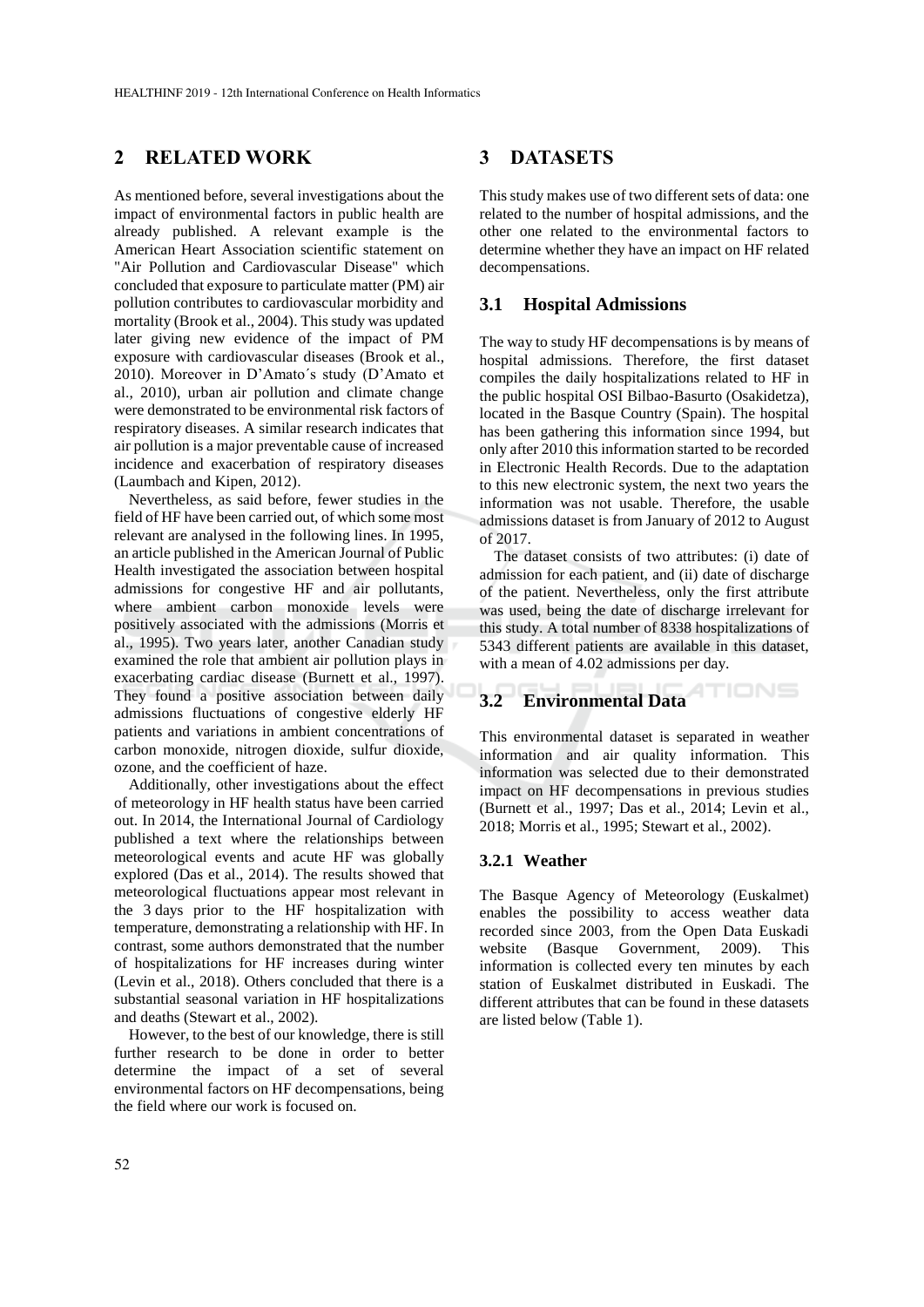Table 1: List of attributes of the weather dataset.

| <b>Attribute</b>                   | Unit             |
|------------------------------------|------------------|
| Mean direction of wind             | $\circ$          |
| Mean velocity of the wind          | km/h             |
| Maximum velocity of the wind       | km/h             |
| Sigma of the velocity of the wind  | km/h             |
| Sigma of the direction of the wind | $\circ$          |
| Air temperature                    | $^{\circ}C$      |
| Humidity                           | $\frac{0}{0}$    |
| Precipitation                      | $mm=l/m2$        |
| Atmospheric pressure               | mb               |
| Level 2 (water plate)              | m                |
| Irradiation                        | w/m <sup>2</sup> |

Among all the different stations distributed in the three provinces of Euskadi, for this study the data from the one located in Deusto (Bilbao) was selected since it is the closest one to the patients of the study. However, obtaining information from the nearest station for each patient seems to be the best option. But, as we are studying the general trend of each variable, a constant value for each one was needed. Henceforth, the error caused by this extrapolation is assumed.

The preprocessing of this dataset consisted in three steps.

First, the selection of the attributes for obtaining a complete dataset was done, since not all the variables were measured in all the years between 2012 and 2017 (some of them started to be measured later). In order to obtain a complete dataset, only the attributes measured in those years were taken into account. Thus, the parameters of air temperature, humidity, precipitation, and irradiation are the ones used for this experiment.

Second, each parameter was grouped per day (data was recorded every 10 minutes), calculating their mean value. In addition, as the literature suggests (Das et al., 2014), in the case of temperature, the minimum and maximum values for each day were also added to the dataset.

Finally, an imputation of missing values (0.33% of the data) was done, which may be caused by technical problems in the station. The imputation by Structural Model & Kalman Smoothing was used for this, as it is the one that best performs for time series with a strong seasonality (Moritz and Bartz-Beielstein, 2017). In summary, the dataset corresponding to weather consists of humidity (%), precipitation  $(l/m<sup>2</sup>)$ , irradiation (w/m<sup>2</sup>), mean temperature (°C), minimum temperature (°C), and maximum temperature (°C).

#### **3.2.2 Air Quality**

The Open Data Euskadi website also gives the opportunity to recover information about the air quality (Gobierno Vasco, 2017). The dataset is formed by air quality specific parameters, which are described in Table 2.

Table 2: List of attributes of the air quality dataset.

| <b>Attribute</b>                     | Unit                   |
|--------------------------------------|------------------------|
| Carbon Monoxide (CO)                 | $\mu$ g/m <sup>3</sup> |
| Nitric Oxide (NO)                    | $\mu$ g/m <sup>3</sup> |
| Nitrogen Dioxide (NO <sub>2</sub> )  | $\mu$ g/m <sup>3</sup> |
| Nitrogen Oxides (NOX)                | $\mu$ g/m <sup>3</sup> |
| Tropospheric Ozone (O <sub>3</sub> ) | $\mu$ g/m <sup>3</sup> |
| Sulphur Dioxide (SO <sub>2</sub> )   | $\mu$ g/m <sup>3</sup> |
| Particulate Matter 10 (PM10)         | $\mu$ g/m <sup>3</sup> |
| Benzene                              | $\mu$ g/m <sup>3</sup> |
| Orthoxylene                          | $\mu$ g/m <sup>3</sup> |
| Toluene                              | $\mu$ g/m <sup>3</sup> |

After selecting the parameters that were giving a complete dataset between 2012 and 2017, the final dataset is containing the attributes Nitric Oxide (NO), Nitrogen Dioxide  $(NO<sub>2</sub>)$ , Nitrogen Oxides  $(NOX)$ , Particulate Matter 10 (PM10), and Sulphur Dioxide  $(SO<sub>2</sub>)$ .

For the preprocessing part of this dataset, the missing values that corresponded to an 11% of the data were imputed using the same method as for the previous dataset, the imputation by Structural Model & Kalman Smoothing (Moritz and Bartz-Beielstein, 2017).

## **4 DATA ANALYSIS**

Before starting the analysis and to support our hypothesis that environmental factors may contribute to HF patients' health status, a pre-analysis was done. For that, the daily mean value of the number of hospitalizations within each month was illustrated (Figure 1).

Figure 1 shows that in European warm period (from June to October) there are significant less admissions that in the cold period (from December to March), although some studies present the opposite results (Das et al., 2014). Hence, to confirm our hypothesis the following study was conducted.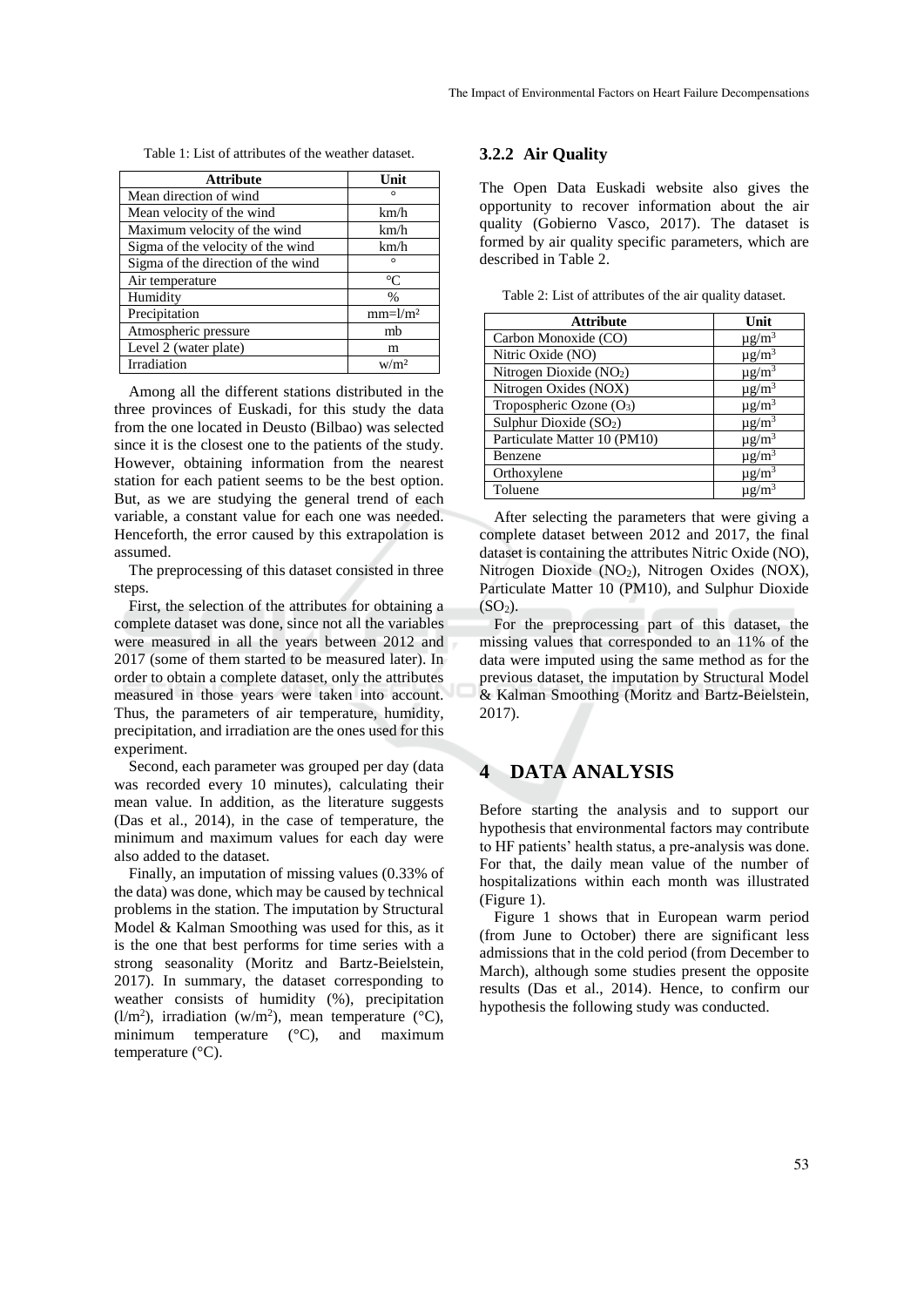

Figure 1: Average number of admissions per day in each month.

### **4.1 Grouping**

Note that the number of hospitalizations per day is 4.02 (Section 3.1). This is not a sufficient number to analyse the data within each day. Therefore, each attribute of the study was grouped by weeks: on the one hand, admissions related data is grouped by the total number of admissions in each week. On the other hand, the mean, maximum, minimum and the standard deviation of each week are used to group the environmental attributes.

Once the data was grouped by weeks, two different studies were done: (i) a univariate regression to determine whether the admissions may influence future hospitalizations' prediction (Section 4.2), and (ii) a multivariate regression to determine the impact of environmental factors on admission rates (Section 4.3).

### **4.2 Univariate Regression**

In order to study the effect of admissions in future hospitalizations rate, firstly time series

decomposition is performed (Section 4.2.1) as exploratory data analysis. Secondly, the best univariate ARIMA model is tentatively identified and finally determined (Section 4.2.2).

#### **4.2.1 Decomposition**

The hospitalization rate may vary on time depending on several factors. In order to determine how these variations behave, a decomposition process was conducted. This is a mathematical procedure which transforms a time series into three components, each of them depicting one of the underlying categories of patterns: seasonality, trend and random (Jebb and Tay, 2017). *Seasonality* represents patterns that are repeated in a fixed period of time (e.g. repeating pattern over years). *Trend* is the underlying tendency of the data, and *random* is the residuals of the original time series after the extraction of the seasonality and trend, which is also called noise or reminder.

In Figure 2 the decomposition of admissions on these three components is shown. The first graph represents the original admissions data series, and below the seasonality of it is illustrated. Next, admissions' trend is presented, and the last graph reflects the random part of the time series after the extraction of seasonality and trend components.

Figure 2 shows a clear seasonality of admissions, since there is a similar pattern every year. In addition, the tendency represented in the third graph shows changes in the number of admissions over time.

#### **4.2.2 Univariate ARIMA**

Once the decomposition was done, the hospitalizations dataset was analysed as time series to determine the impact of admissions on following week's hospitalizations. For that, the ARIMA model was implemented.

ARIMA stands for auto-regressive integrated moving average and it is a class of statistical models for analysing and forecasting time series data



Figure 2: Decomposition of admission data series.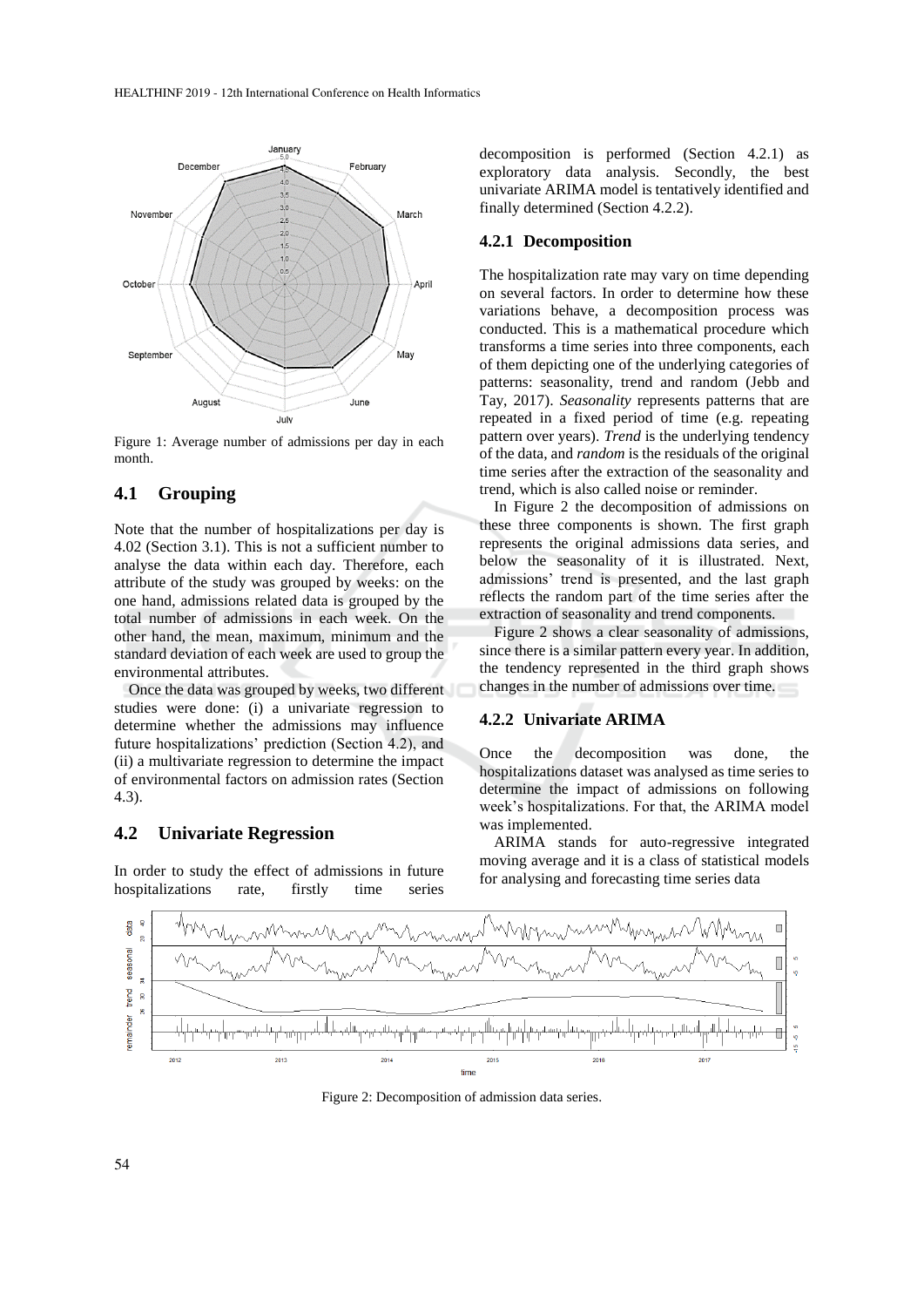(Jenkins, 2014) It is specified by three order parameters: the auto-regressive (AR) parameter *p*, which specifies the number of time lags used in the model; the *d* represents the degree of differencing (subtracting its current and previous values d times) in the integrated component (I); and the order *q* of the moving average component (MA) determines the number of terms to include in the model.

However, to determine the values of the order parameters *p, d, q* the autocorrelation function (ACF) and the partial autocorrelation function (PACF) were computed (Jain and Mallick, 2017). Figure 3, represents the ACF and PACF of admissions, considering the 53 weeks of a year. It shows that there is a correlation between the number of admissions in a week with the adjoining precedent weeks and with the week of the previous years.



Figure 3: Autocorrelation (ACF) and partial autocorrelation (PACF) plots of admissions.

The smooth decreasing shape of the ACF graph points at the AR as the best model to be applied in ARIMA (Jebb and Tay, 2017).

However, to obtain an optimal result to estimate the likelihood of a model to predict the future values, different values for *p, d, q* were tested. For that selection we took into account the Akaike information criterion (AIC), from which the one that presents the minimum AIC value was considered the optimal (Akaike, 1974). The results showed that ARIMA (p, d, q) =  $(0,1,1)$  got the best results (minimum AIC).

Once these ARIMA orders were established, it was essential to determine whether the information extraction was performed correctly. This process occurs in two steps: (1) visually examining an ACF and PACF of the residuals, and (2) conducting a Ljung-Box test. In the visual analysis of the ACF and PACF of the residuals a significant correlation was observed every two months. As expected, in the widely used formal test of Ljung-Box test (Ljung and

Box, 1978), applied in our study, we saw that there was still some remaining information extractable (pvalue  $= 0.028$ ), caused by the remaining correlation observed in the residuals every two months. However, it has not been possible to extract further information.

### **4.3 Multivariate Regression**

The next step was to analyse the regression taking also into account the environmental information. To do that, the first step was to calculate the correlations between all environmental factors and admission rates. This way we could select the most significant factors for the experiment. Following, the multivariate ARIMA was implemented to determine their impact all together.

#### **4.3.1 Selection of Attributes**

As mentioned before, the variables were grouped by weeks (see Section 4.1).

The correlation was estimated using the nonparametric test of Kendall, which measures the strength of dependence between two numeric variables (Rui and Vera, 2017) and it is one of the most used test for this type of non-parametric data. In addition, this analysis was done relating all the attributes with the number of admissions of the following week.

Note that, since the mean, maximum and minimum values of the environmental factors were closely related, only the one with the highest correlation was taken into account per attribute. In Table 3 we summarize the selected ones.

| <b>Attribute</b> | <b>Selected</b> | <b>Correlation</b> | p-value  |
|------------------|-----------------|--------------------|----------|
| Humidity         | Max             | 0.0469             | 0.2381   |
| Precipitation    | Mean            | 0.0795             | 0.0461   |
| Temperature      | Mean            | $-0.3794$          | 1.44E-21 |
| Irradiation      | Mean            | $-0.2629$          | 3.88E-11 |
| NO.              | Max             | 0.2107             | 1.82E-07 |
| NO <sub>2</sub>  | Mean            | 0.1876             | 1.95E-05 |
| <b>NOX</b>       | Max             | 0.2196             | 4.06E-08 |
| <b>PM10</b>      | Min             | $-0.0485$          | 0.3243   |
| SO <sub>2</sub>  | Max             | 0.2692             | 3.17E-09 |

Table 3: Selected attributes for the experiment.

Table 3 shows that the most correlated attribute was the temperature, showing the highest (inversed) correlation value. This shows that the lower the temperature, the larger is next week admission rate. On the other hand, humidity, precipitation, and PM10 parameters do not have significant correlations in this study, neither relevant p-values.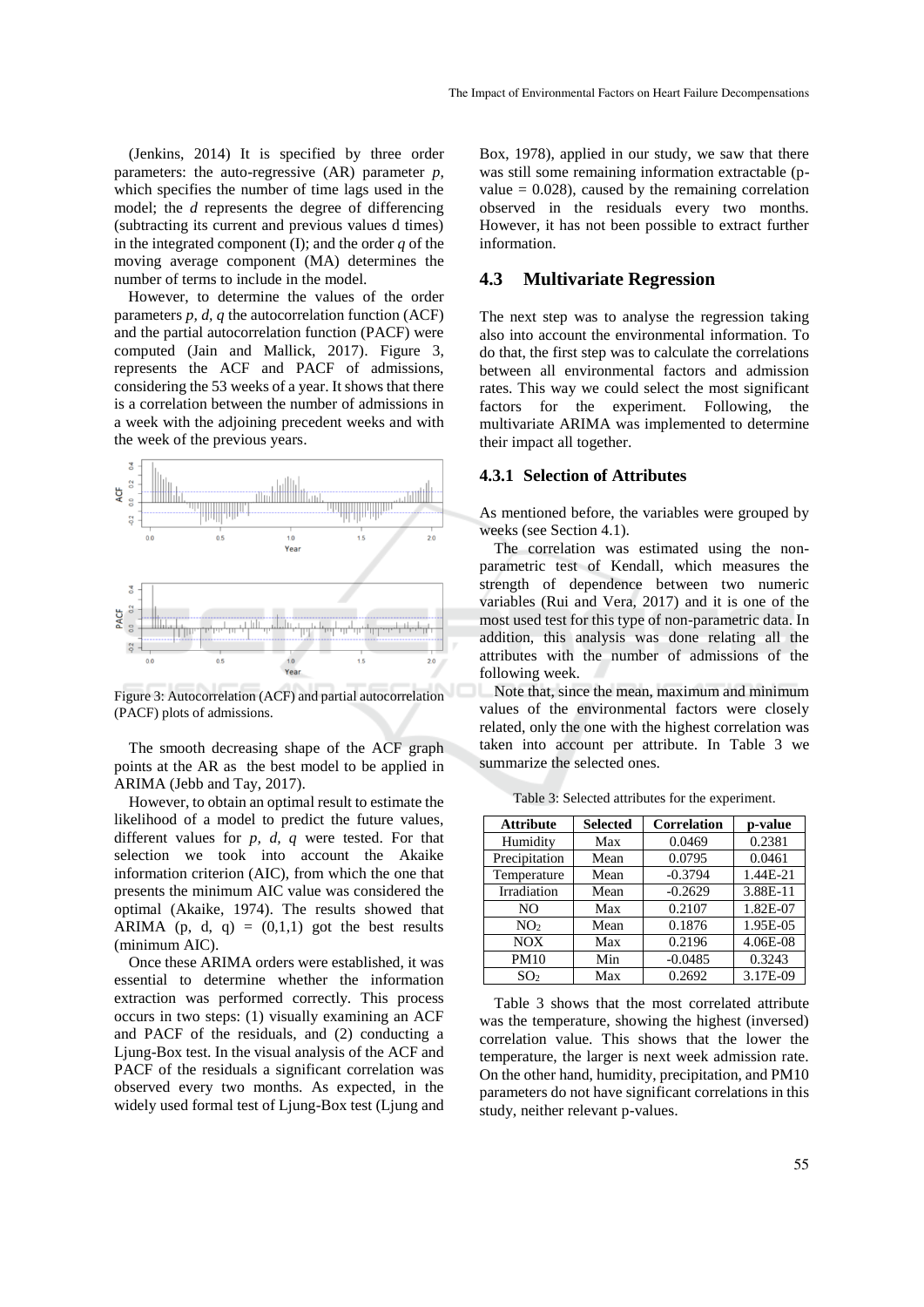Besides this analysis, environmental factors variations, such as temperature variations, might also affect the health status. Therefore, the impact of the highest temperature change per week, and the standard deviation (SD) of each attribute per week were also studied following the same procedure (Table 4).

Table 4 shows that the temperature change does not affect in the next week's admission rate. However, some attributes' instability (standard deviation) over the week seems to be correlated. Hence, the standard deviation of the attributes Irradiation, NO, NOX and SO2 will be checked in the multivariate ARIMA regression.

Table 4: Correlations of the attributes' standard deviations and the temperature change.

| <b>Attribute SD</b> | <b>Correlation</b> | p-value  |
|---------------------|--------------------|----------|
| Humidity            | 0.05               | 0.25     |
| Precipitation       | 0.06               | 0.11     |
| Temperature         | 0.03               | 0.39     |
| Irradiation         | $-0.20$            | 4.13e-07 |
| NO.                 | 0.23               | 1.54e-08 |
| NO <sub>2</sub>     | 0.06               | 0.18     |
| <b>NOX</b>          | 0.20               | 3.73e-07 |
| <b>PM10</b>         | 0.02               | 0.75     |
| SO <sub>2</sub>     | 0.23               | 1.58e-07 |
| Temp. change        | 0.04               | 0.26     |

#### **4.3.2 Multivariate ARIMA**

Using the model extracted from the univariate ARIMA analysis and after the selection of the most correlated environmental attributes, a multivariate ARIMA model was carried out.

For that, first we employed all attributes and tested the AIC value. If the p-value of an attribute was too high, this value was discarded, and the AIC value was checked again. If the value improved (AIC decreased), we kept that value out of our model. Otherwise we put it back. This process was done iteratively until AIC did not decrease anymore.

### **5 RESULTS**

In this chapter, the results obtained from univariate and multivariate ARIMA regressions are presented. On the one hand, univariate ARIMA shows an AIC value of 1939.71, with p-values of  $\langle 2.2e-16$  for MA1

(moving average order 1 of admissions) and <6.248e-8 for SMA1 (seasonal moving average order 1 of admissions). It is noticeable that the result obtained is quite precise.

Even so, adding the environmental variables (multivariate ARIMA), it was found to be possible to improve the predictive power of the model. At the beginning, it was tested with all the attributes, slightly improving the result (AIC of 1631.6). After a filtering of attributes depending on their p-value, the optimal model was achieved with an AIC of 1620.59. This last model is represented in Table 5 with their respective p-values for each variable.

Table 5: Results of the multivariate ARIMA model study. Significant codes:  $0$  '\*\*\*',  $0.001$  '\*\*',  $0.01$  '\*'.

| <b>Variable</b>                                   | <b>Estimate</b> | Std.<br><b>Error</b> | p-value         |
|---------------------------------------------------|-----------------|----------------------|-----------------|
| ma1 <sup>1</sup>                                  | $-0.9230$       | 0.0258               | $< 2.2e-16$ *** |
| $s$ ma $12$                                       | $-0.7075$       | 0.1192               | 2.929e-09 ***   |
| Mean<br>Precip.                                   | $-0.2935$       | 0.1189               | $0.0136*$       |
| Mean<br>Temp.                                     | $-0.6056$       | 0.1865               | $0.0012**$      |
| Max. $SO2$                                        | 0.3171          | 0.1176               | $0.007**$       |
| Std. NOX                                          | $-0.0797$       | 0.0342               | $0.0197*$       |
| <sup>1</sup> Moving average order 1 of admissions |                 |                      |                 |

<sup>2</sup>Seasonal moving average order 1 of admissions

As shown in Table 5, the attribute with most impact on the number of admissions is the admissions itself. This is reflected in the variables called "ma1" and "sma1", which are the moving average and the seasonal moving average (season of a year) respectively. Nevertheless, environmental factors also have a considerable influence. For example, the model predicts that when the mean temperature rises 1°C the estimated number of hospitalizations will decrease by 0.6 (when the rest of attributes remain constant). Moreover, the maximum value for  $SO<sub>2</sub>$ within a week also has an effect (p-value  $= 0.007$ ). Additionally, the variability of air quality parameter (NOX) also presents an impact on admissions predictions. Finally, the results also present that the more it rains, the less number of hospitalizations occur the following week.

The mean air temperature, which has high impact on admission rate prediction (see Table 5), is represented in a more visual way by comparing the number of admissions per weeks with the mean temperature, using a line graph (see Figure 4).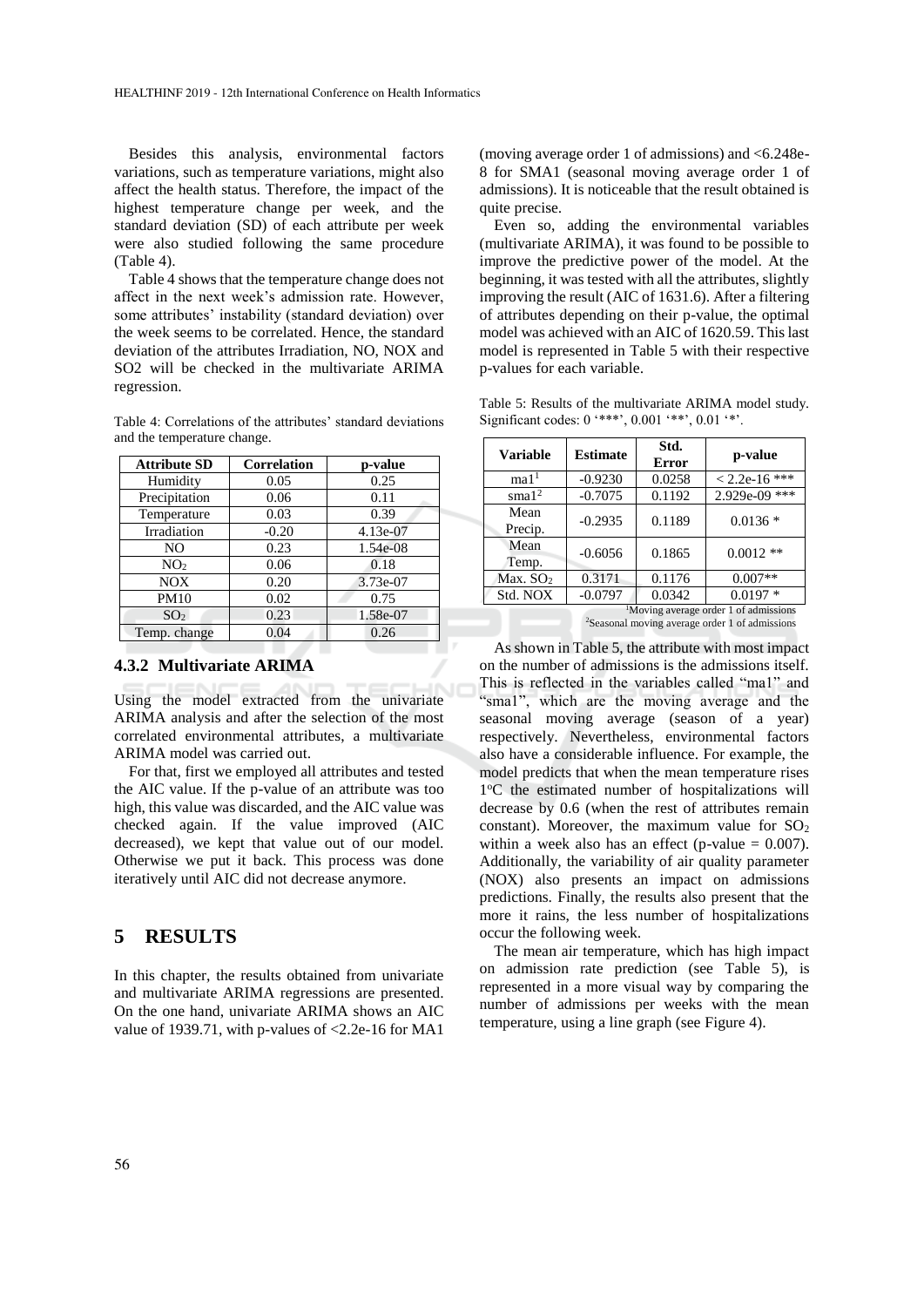

Figure 4: Comparison between the number of admissions (in blue) and the mean temperature (in red) per week over time.

## **6 CONCLUSIONS AND FUTURE GUIDELINES**

In this paper, the impact of different environmental factors on Heart Failure (HF) decompensations by means of hospital admissions is studied. For that, a regression model for time series was built, and the external attributes that most affect the number of hospitalizations were tested. In this context, air temperature was concluded to be the most significant environmental factor, although some other attributes, such as precipitation, along with  $SO_2$  and NOX air quality parameters, were also demonstrated to be relevant.

In the future, these environmental factors will be included on already built predictive models to assess the risk of decompensation of an ambulatory patient (Larburu et al., 2018). This model predicts the decomposition risk within seven days, using the previous days' monitoring data of the patients. Adding the environmental factors described in this study may improve its predictiveness.

Moreover, despite the objective of the study was to just detect environmental attributes influence in the HF patients' decompensations, a predictive model to predict the admissions' number of the following week could be developed. This could be very useful for the physicians to anticipate a possible bed overoccupancy situation in hospitals. A first test of this model has been conducted with ARIMA predicting model. It predicts with a mean error of 4 admissions each week (when the number of hospitalizations per week is 28). Nevertheless, this testing error is achieved using the same dataset for training and for testing. Hence, unless it is not tested in a new dataset, the results cannot be generalized. Therefore, this test remains as future work.

### **ACKNOWLEDGEMENTS**

This work has been funded by the Basque Government by means of Hazitek Program, under eCardioSurf project and by Gipuzkoako Foru Aldundia under MANAVICO proyect.

## **REFERENCES**

- Akaike, H., 1974. *A new look at the statistical model identification.* IEEE Trans. Autom. Control 19, 716– 723.
- Angelini, F. *et al.*, 2017. *The Impact of Environmental Factors in Influencing Epigenetics Related to Oxidative States in the Cardiovascular System.* Oxid. Med. Cell. Longev.
- Basque Government, B.G., 2009. *Open Data Euskadi, datos abiertos del Gobierno Vasco - Euskadi.eus.* URL http://opendata.euskadi.eus/inicio/ (accessed 9.18.18).
- Benjamin, E.J. *et al.*, 2016. *Heart Disease and Stroke Statistics-2016 Update: A Report From the American Heart Association.* Circulation 133, e38-360.
- Brook, R.D. *et al.*, 2004. *Air Pollution and Cardiovascular Disease.*
- Brook, R.D. *et al.*, 2010. *Particulate matter air pollution and cardiovascular disease: An update to the scientific statement from the American Heart Association.* Circulation 121, 2331–2378.
- Burnett, R.T., Dales, R.E., Brook, J.R., Raizenne, M.E., Krewski, D., 1997. *Association between Ambient Carbon Monoxide Levels and Hospitalizations for Congestive Heart Failure in the Elderly in 10 Canadian Cities.* Epidemiology 8, 162–167.
- D'Amato, G., Cecchi, L., D'Amato, M., Liccardi, G., 2010. *Urban air pollution and climate change as environmental risk factors of respiratory allergy: an update.* J. Investig. Allergol. Clin. Immunol. 20, 95– 102; quiz following 102.